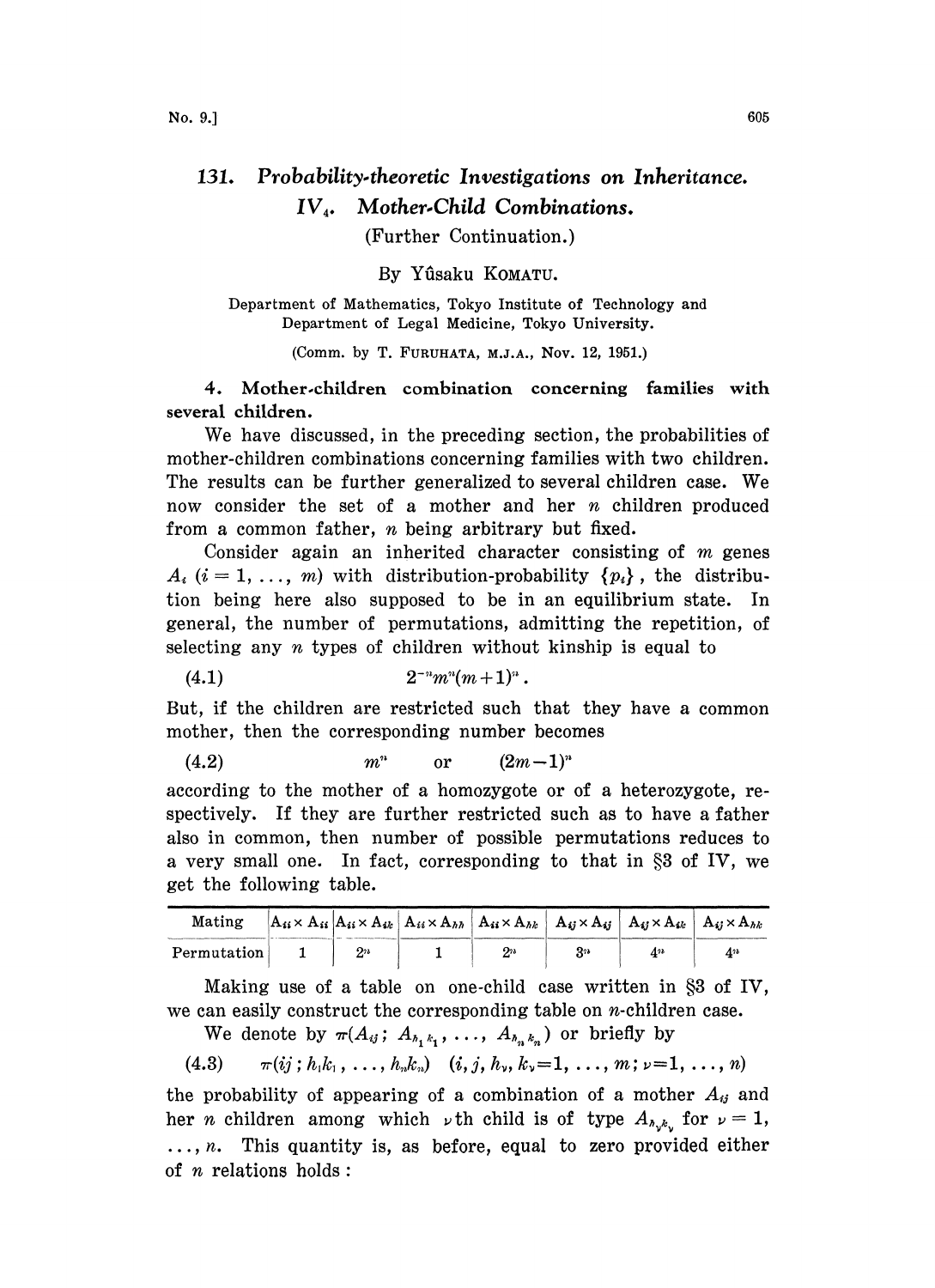606 **Y. KOMATU.** [Vol. 27,

(4.4) 
$$
(i - h_{\nu})(i - k_{\nu})(j - h_{\nu})(j - k_{\nu}) \neq 0 \qquad (\nu = 1, ..., n).
$$

In general, the different types of children belonging to the same family are at most 4; moreover, if the mother is of a homozygote, they reduce to at most two. Symmetry relations

$$
(4.5) \quad \pi(ij; \ldots, h_{\nu}k_{\nu}, \ldots) = \pi(ji; \ldots, h_{\nu}k_{\nu}, \ldots) = \pi(ij; \ldots, k_{\nu}h_{\nu}, \ldots) = \pi(ji; \ldots, k_{\nu}h_{\nu}, \ldots) (\nu=1, \ldots, n)
$$

result immediately from the definition. Thus, we can make again an agreement corresponding to that immediately subsequent to (3.3) of IV. Symmetry relations

$$
(4.6) \quad \pi(ij; \ldots, h_{\mu}^{\mu}k_{\mu}, \ldots, h_{\nu}^{\nu}k_{\nu}, \ldots) = \pi(ij; \ldots, h_{\nu}^{\mu}k_{\nu}, \ldots, h_{\mu}^{\nu}k_{\mu}, \ldots) \n(\mu, \nu = 1, \ldots, n)
$$

corresponding to (3.4) of IV, are also obvious.

Now, a mother of homozygote  $A_{ii}$  can produce children of at most two types among m possible types containing the gene  $A_i$ . There are  $m$  cases where  $n$  children are together of the same type. All the cases where  $n-\nu$  ( $0<\nu< n$ ) children are of the same type each other and the remaining  $\nu$  are of the same type each other but different from the former  $n-\nu$ , amount to

$$
\binom{m}{2}\binom{n}{\nu}=\frac{m(m-1)}{2}\frac{n!}{\nu!\left(n-\nu\right)!}.
$$

On the other hand, there exist  $m$  possible types of mother with homozygote. Hence, the whole number of non-vanishing combination-probabilities, containing homozygotic mothers, is equal to

(4.7) 
$$
m\left(m + \binom{m}{2} \sum_{\nu=1}^{n-1} \binom{n}{\nu}\right) = m^2(1 + (2^{n-1}-1)(m-1)).
$$

Next, a mother of heterozygote  $A_{ij}$  ( $i \neq j$ ) can produce children of at most four types among  $2m-1$  possible types containing at least one of  $A_i$  and  $A_j$ . There are  $2m-1$  cases where n children are together of the same type. The cases where  $n-\nu(0 < \nu < n)$  are of the same type each other and the remaining  $\nu$  are of the same type each other but different from the former  $n-\nu$ , amount to

$$
\Big(\frac{2m-1}{2}\Big) \frac{n!}{\nu!\,(n-\nu)!}
$$

The cases where *n* children are divided into three classes of different types consisting of  $n-\mu-\nu$ ,  $\mu$ ,  $\nu$  ( $0<\mu$ ,  $\nu$ ;  $\mu+\nu< n$ ) children amount to amount to

$$
\binom{2m-1}{3}\frac{n!}{\mu!\,\nu!\,\left(n-\mu-\nu\right)!}
$$

and those where  $n$  children are divided into four classes of different types consisting of  $n-\lambda-\mu-\nu$ ,  $\lambda$ ,  $\mu$ ,  $\nu$  ( $0<\lambda$ ,  $\mu$ ,  $\nu$ ;  $\lambda+\mu+\nu$   $\langle n \rangle$  children, to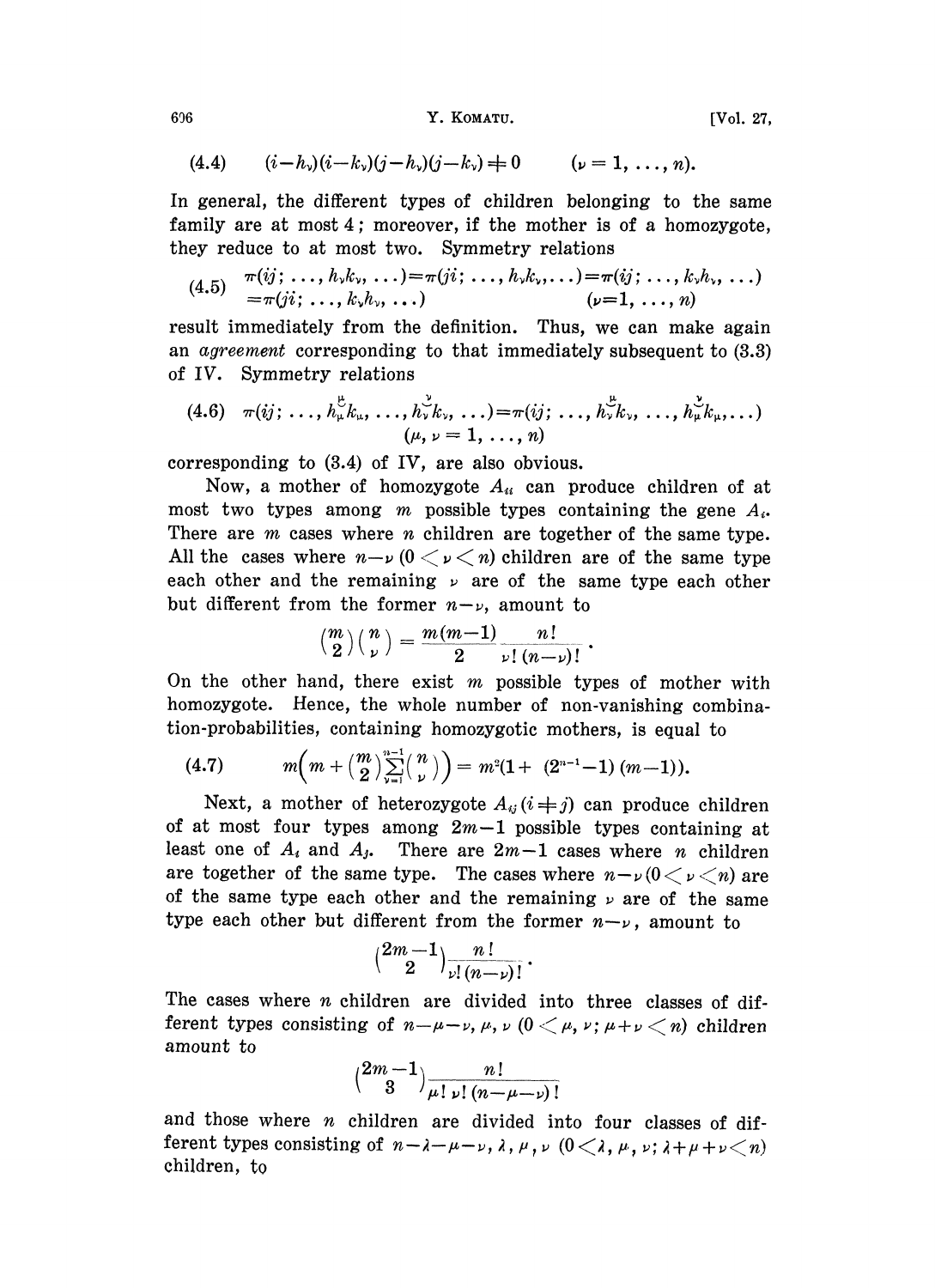No. 9.] Investigations on Inheritance.  $IV<sub>4</sub>$ . Mother-Child Combinations. 607

$$
\binom{2\,m-1}{4}\frac{n\,!}{\lambda!\,\mu!\,\nu!\,\left(n-\lambda-\mu-\nu\right)!}
$$

In view of the identities

$$
\sum_{\substack{0 \le \mu,\nu \\ \mu + \nu \le n}} \frac{n!}{\mu! \mu! \mu!} = \sum_{\substack{0 \le \mu,\nu \\ \mu + \nu \le n}} \frac{n!}{\mu! \mu! \mu! \mu! \mu!} = \sum_{\substack{0 \le \mu,\nu \\ \mu + \nu \le n}} \frac{n!}{\mu! \mu! \mu! \mu! \mu!} = \sum_{\substack{0 \le \mu, \\ \nu + \nu \le n}} \frac{n!}{\mu! \mu! \mu! \mu!} = 2 \sum_{\substack{0 \le \mu, \\ \nu + \nu \le n}} \frac{n!}{\mu! \mu!} = 2 \sum_{\substack{0 \le \mu, \\ \nu + \nu \le n}} \frac{n!}{\mu! \mu!} = 1
$$

and

$$
\sum_{\substack{0 \le \lambda,\mu,\nu \\ \lambda+\mu+\nu \le n}} \frac{n!}{\lambda! \mu! \nu! (n-\lambda-\mu-\nu)!} = \sum_{\substack{0 \le \lambda,\mu,\nu \\ \lambda+\mu+\nu \le n}} \frac{n!}{\lambda! \mu! \nu! (n-\lambda-\mu-\nu)!} - \sum_{\substack{0 \le \mu,\nu \\ \mu+\nu \le n}} \frac{n!}{\mu! \nu! (n-\lambda-\mu-\nu)!} - 3 \sum_{\substack{\nu=1 \\ \nu+\nu \le n}} \frac{n!}{\nu! (n-\nu)!} - 1
$$
  
=  $(1 \cdot 1 \cdot 1 \cdot 1)^n - (1 \cdot 1 \cdot 1)^n - 3 \times 3(3^{n-1} - 2^n \cdot 1) - 3 \times 2(2^{n-1} - 1) - 1 = 4(4^{n-1} - 3^n + 3 \cdot 2^{n-1} - 1),$ 

we see that the number of non-vanishing combination-probabilities, containing heterozygotic mothers, is equal to

$$
\binom{m}{2}\left(2m-1+\binom{2m-1}{2}\right)\sum_{\substack{\nu=1 \nu}}^{n-1} \frac{n!}{\nu!\binom{n-\nu}{2}!} + \binom{2m-1}{3}\sum_{\substack{\nu \in \mu, \nu \mu! \nu! \atop \mu+\nu & \nu \in n}} \frac{n!}{\nu!\binom{n-\mu-\nu)!}}{(n-\mu-\nu)!}
$$
\n
$$
+\binom{2m-1}{4}\sum_{\substack{\nu \in \lambda, \mu, \nu \text{ odd } \mu! \nu! \atop \mu+\nu & \nu \in n}} \frac{n!}{\nu!\binom{n-\lambda-\mu-\nu}{2}!} = \frac{1}{6}m(m-1)(2m-1)
$$
\n
$$
\times (3+6(2^{n-1}-1)(m-1)+3(3^{n-1}-2^n+1)(m-1)(2m-3) + 2(4^{n-1}-3^n+3\cdot 2^{n-1}-1)(m-1)(2m-3)(m-2)) .
$$

Thus, the total number of non-vanishing combination-probabilities reduces to the sum of  $(4.7)$  and  $(4.8)$ , namely

$$
m^{2}(2^{n-1}(m-1)-(m-2))+\frac{1}{6}m(m-1)(2m-1)(2\cdot 4^{n-1}(m-1))
$$
  
(4.9) 
$$
\times (2m-3)(m-2)-3^{n}(m-1)(2m-3)(2m-5)+3\cdot 2^{n}(m-1)
$$

$$
\times (m-2)(2m-5)-(m-2)(2m-3)(2m-5)).
$$

The result for  $n=2$  is a special case contained in (4.9).

If we remember the symmetry relations (4.6), the number of non-vanishing combination-probabilities essentially different each other will be extremely less than (4.9). Indeed, in the case of homozygotic mothers, such a number is at most

(4.10) 
$$
m(m + {m \choose 2}) = \frac{1}{2}m^2(m+1).
$$

In case of heterozygotic mothers, three cases are distinguished according to  $n=2, n=3, n\geq 4$ , and such a number is at most

$$
{m \choose 2} (2m-1+{2m-1 \choose 2}) = \frac{1}{2}m^2(m-1)(2m-1) \qquad (n = 2),
$$
  

$$
{m \choose 2} (2m-1+{2m-1 \choose 2}+{2m-1 \choose 3})
$$
  

$$
= \frac{1}{6}m(m-1)(2m-1)(2m^2-2m+3) \qquad (n = 3),
$$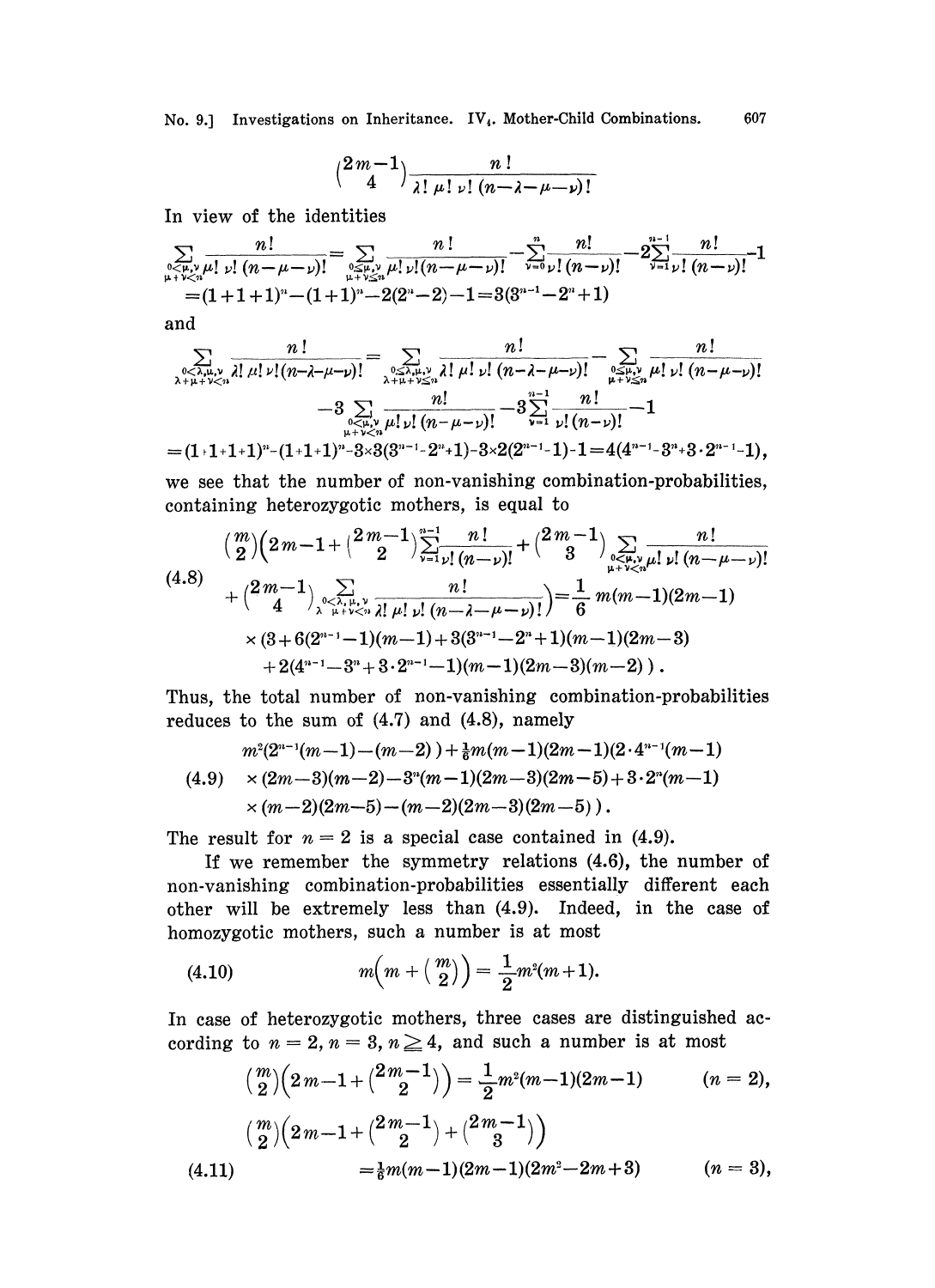608 Y. KOMATU. [Vol. 27,

$$
\begin{aligned} \left(\frac{m}{2}\right) \left(2m-1+\binom{2m-1}{2}+\binom{2m-1}{3}+\binom{2m-1}{4}\right) \\ =\tfrac{1}{12}m^2(m-1)(2m-1)(2m^2-5m+9) \qquad (n \geq 4). \end{aligned}
$$

Hence, the total number of non-vanishing combination-probabilities essentially different each other is, as the sum of  $(4.10)$  and  $(4.11)$ , given by

$$
m^2(m^2-m+1) \qquad \qquad (n=2),
$$

$$
(4.12) \quad \frac{1}{2}m^2(m+1) + \frac{1}{6}m(m-1)(2m-1)(2m^2-2m+3) \qquad (n = 3),
$$
  
\n
$$
\frac{1}{2}m^2(m+1) + \frac{1}{12}m^2(m-1)(2m-1)(2m^2-5m+9) \qquad (n \ge 4).
$$

$$
\frac{1}{2}m^2(m+1) + \frac{1}{12}m^2(m-1)(2m-1)(2m^2-5m+9) \qquad (n \ge 4).
$$

The result for  $n=2$  contained in (4.12) is nothing but the one already stated. It may be especially noticed that the number is independent of *n* provided  $n\geq 4$ . For instance, if *m* is equal to 2, 3, 4 or 10, then the numbers in (4.12) become 13, 93, 418 or 52705 for  $n=3$ , and 13, 108, 628 or 227125 for  $n \geq 4$ , respectively.

We now enter into our main discourse. The order of  $n$  children being indifferent, as remarked in (4.6), we denote briefly by

(4.13) 
$$
\pi(ij; h_1k_1^{n_1}, h_2k_2^{n_2}, \ldots, h_sk_a^{n_a}) \qquad \left(\sum_{\nu=1}^a n_{\nu} = n\right)
$$

the probability of the combination composed of a mother of  $A_{ij}$  and the 1st to  $n_1$ th children of  $A_{n_1k_1}$ , the  $(n_1+1)$ th to  $(n_1+n_2)$ th children of  $A_{h_2k_2}, \ldots,$  the  $(n_1+\ldots+n_{a-1}+1)$ th to  $(n_1+\ldots+n_{a-1}+n_a)=n$ th children of  $A_{h_a k_a}$ , where  $\alpha$  is a number such as  $1 \le \alpha \le 4$ . By permutating the order of children, there will appear  $n!/\prod_{\nu=1}^{\alpha} n_{\nu}!$ probabilities which have the same value.

We first consider a mother of homozygote  $A_{ii}$ . Possible type of a father who can produce a child  $A_{ii}$  with this mother are  $A_{ii}$ ,  $A_{ii}$  ( $h\neq i$ ). If the type of father is  $A_{ii}$ , then that of a child is always  $A_{ii}$ , while if the type of father is  $A_{ii}$ , then a child  $A_{ii}$  is produced in probability  $1/2$ . Thus we get, as in  $(3.10)$  of IV,

$$
(4.14) \qquad \pi(ii\,;\,ii^{n}) = 1\,p_i^1 + 2^{-n}\,2p_i^3 \sum_{k=1}^{n} p_k = 2^{-n+1}\,p_i^3(1 + (2^{n-1}-1)p_i).
$$

The type of a father who can produce at least two children  $A_{ii}$  and  $A_{ii}$  ( $h \neq i$ ) with a mother  $A_{ii}$  must be  $A_{ii}$ , whence it follows

(4.15) 
$$
\pi(ii; ii^{n-\nu}, ih^{\nu}) = 2^{-n} 2p_i^3 p_h = 2^{-n+1} p_i^3 p_h \qquad (h \neq i; 0 \lt \nu \lt n).
$$

Possible types of a father who can produce a child  $A_{ii}(h\neq i)$  are  $A_{ii}$ ,  $A_{hk}$  and  $A_{hk}$   $(k \neq i, h)$ , and hence we get

(4.16) (h == i).

Since the only possible type of a father who can produce at least two children  $A_{ik}$   $(h \neq i)$  and  $A_{ik}$   $(k \neq i, h)$  is  $A_{ik}$ , we obtain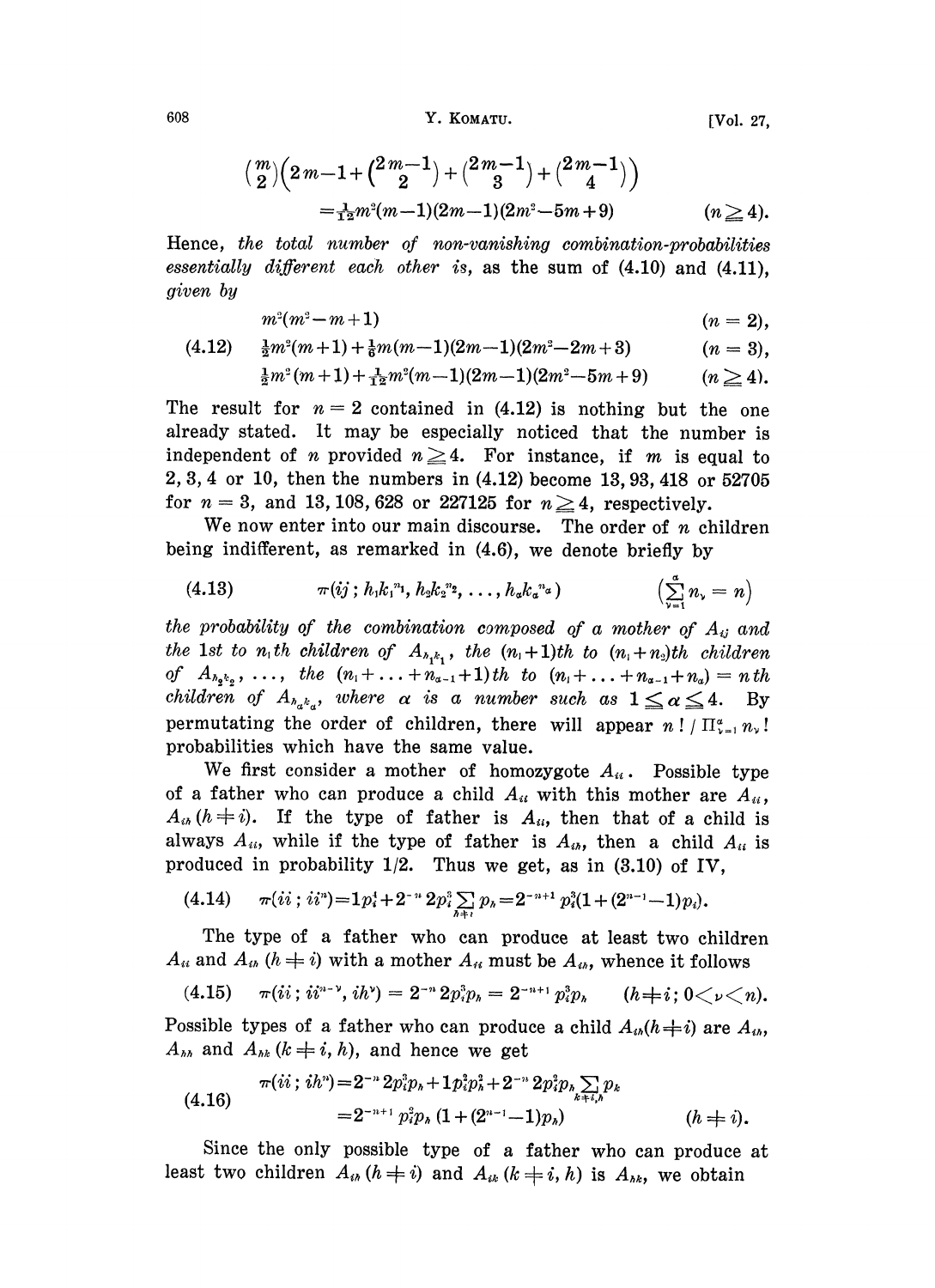No. 9.] Investigations on Inheritance.  $IV<sub>4</sub>$ . Mother-Child Combinations. 609

(4.17) 
$$
\pi(ii; ih^{n-\nu}, ik^{\nu}) = 2^{-n} 2p_i^2 p_{\nu} p_k = 2^{-n+1} p_i^2 p_{\nu} p_k (h, k \neq i; h \neq k; 0 < \nu < n).
$$

The last result remains valid, as seen from  $(4.15)$ , if only one of h or  $k$  coincides with  $i$ . Thus, the case of a homozygotic mother has been worked out essentially.

We next consider a mother of heterozygote  $A_{ij}$  ( $i \neq j$ ). In case where  $n$  children are together of the same homozygote, we get

$$
\pi(ij; i i^{n}) = 2^{-n} 2p_{i}^{3} p_{j} + 4^{-n} 4p_{i}^{2} p_{j}^{2} + 4^{-n} 4p_{i}^{2} p_{j} \sum_{h \neq i,j} p_{h}
$$
  
\n
$$
= 4^{-n+1} p_{i}^{3} p_{j} (1 + (2^{n-1} - 1) p_{i}),
$$
  
\n
$$
(4.19) \qquad \pi(ij; j j^{n}) = 4^{-n+1} p_{i} p_{j}^{2} (1 + (2^{n-1} - 1) p_{j}).
$$

In case where n children are together of the same heterozygote, we get

$$
\pi(ij; ij^{n}) = 2^{-n} 2p_i^{3} p_j + 2^{-n} 2p_i p_j^{3} + 2^{-n} 4p_i^{3} p_j^{3} + 4^{-n} 4p_i^{3} p_j \sum_{h+i,j} p_h
$$
  
+4^{-n} 4p\_i p\_j^{3} \sum\_{h+i,j} p\_h = 4^{-n+1} p\_i p\_j (p\_i + p\_j) (1 + (2^{n-1} - 1)(p\_i + p\_j)),

$$
(4.21) \quad \pi(ij;ih^n) = 4^{-n} 4 p_i^2 p_j p_h + 4^{-n} 4 p_i p_j^2 p_h + 2^{-n} p_i p_j p_h^2 + 4^{-n} 4 p_i p_j p_h p_h + 2^{-n} p_i p_j p_h (1 + (2^{n-1} - 1) p_h) \quad (h \neq i, j),
$$

(4.22) 
$$
\pi(ij; jh^{n}) = 4^{-n+1} p_{i} p_{j} p_{h} (1 + (2^{n-1} - 1) p_{h}) \qquad (h \neq i, j).
$$

Only possible type of a father who can produce at least two children  $A_{ii}$  and  $A_{jj}$  is  $A_{ij}$ , whence it follows

$$
(4.23) \t\t \pi(ij; i i^{n-\nu}, j j^{\nu}) = 4^{-n} 4 p_i^2 p_j^2 = 4^{-n+1} p_i^2 p_j^2 \t\t (0 < \nu < n).
$$

Possible types of a father who can produce at least two children  $A_{ii}$  and  $A_{ij}$  are  $A_{ii}$ ,  $A_{ij}$ ,  $A_{ih}$   $(h \neq i, j)$ , and hence we obtain

$$
\pi(i j; i i^{n-\nu}, i j^{\nu}) = 2^{-n} 2 p_i^3 p_j + 4^{-n+\nu} 2^{-\nu} 4 p_i^2 p_j^2 + 4^{-n} 4 p_i^2 p_j \sum_{h+i,j} p_h
$$
  
= 4^{-n+1} p\_i^2 p\_j (1 + (2^{n-1}-1) p\_i + (2^{\nu}-1) p\_j) \t\t\t(0 < \nu < n),

and similarly

(4.25) (9; JJ"- ,q)=4-'+' P,P] (1 + (2--1)p, + (2"-'--1)p) (o<<n).

The last two results remain valid, as seen from (4.18) and (4.19), also for  $\nu = 0$ .

In similar manners, we get in turn the following results:

(4.26) (9; ih') =4-" 4p[pp, + 4-" 4p,p]p, + <sup>2</sup> 2p,pp + 4-'4p{PP, (4.27) (9; ii"- =4 4p{pp, =4 -, ih, jh) + p{pp, (hi,j; 0<g + r<n) (4.28) (9, -, p,pip (hi,j; 0<+ r<n), 4p{pjp, (4.29) v(9 =4-'p,pp,(p{ +p) (hi,j; 0<+ r<n), (4.30) v(ij; ii (o<,,+ <n),